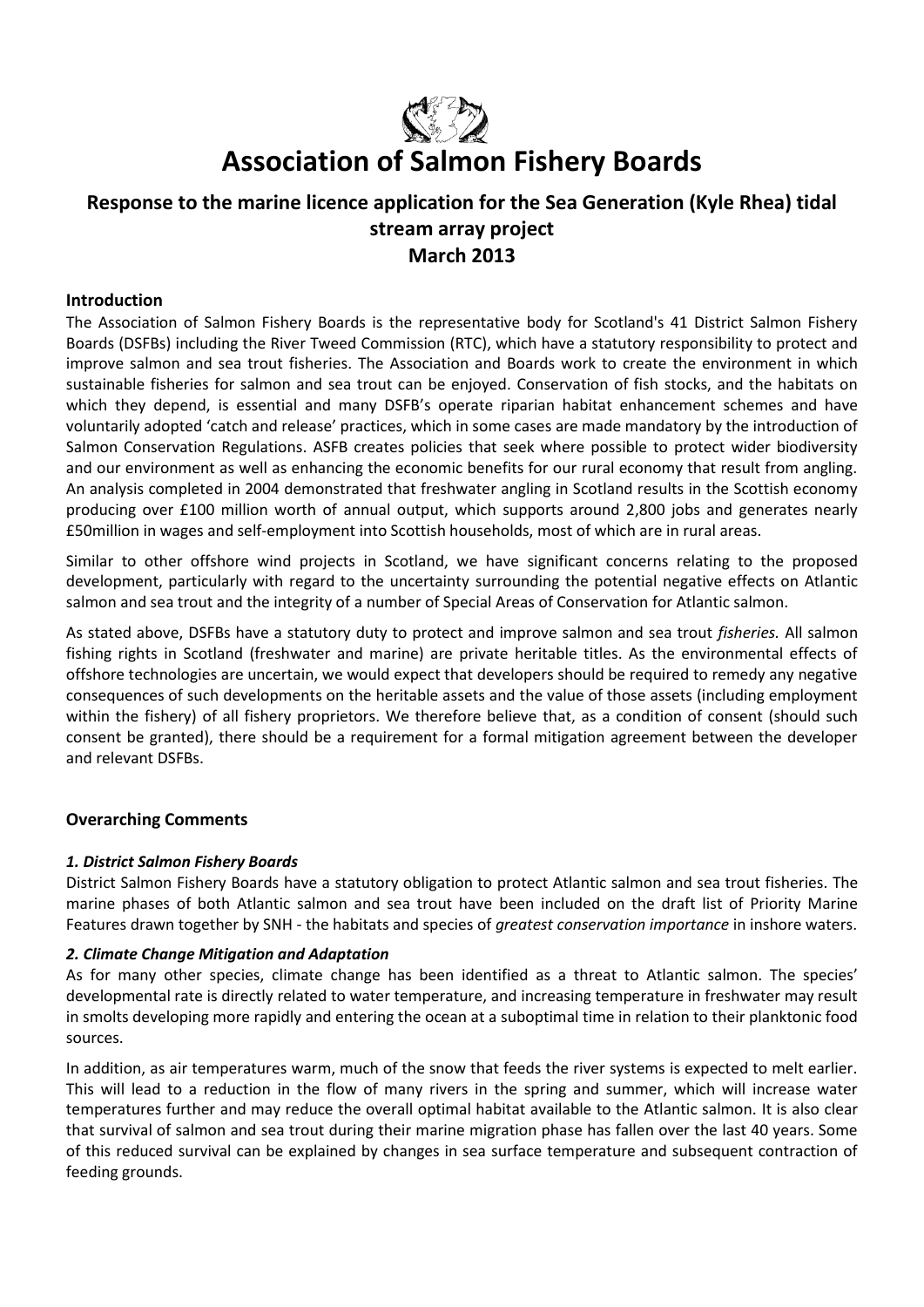## *Sea Generation (Kyle Rhea) tidal stream array project Application March 2013 ASFB Response*

The first priority in mitigating these effects is to control atmospheric concentrations of greenhouse gases and we note that the Scottish Government has committed to meeting a stated target of 50% of Scotland's electricity demand from renewable sources by 2015. However, with further climate change inevitable in the short to medium term, attention is now focusing on the development of accommodation and adaptation strategies, through which adverse effects on species or ecosystems can be minimized. Some of the key needs with respect to developing adaptation strategies for rivers and their biodiversity were summarised by Ormerod (2009 – *Aquatic Conserv: Mar. Freshw. Ecosyst.* 19: 609–613).We would highlight the following key point in particular: *to minimize the adverse effects on river biodiversity of actions taken to mitigate climate change*.

## *3. Potential Negative Effects of Offshore Renewable Devices*

Offshore renewable developments have the potential to directly and indirectly impact anadromous fish such as Atlantic salmon and sea trout. We would therefore expect developers to assess the potential impacts of deployed devices on such fish during the deployment, operation and decommissioning phases. Such potential impacts have been highlighted by Marine Scotland Science and could include:

- Avoidance (including exclusion from particular rivers and subsequent impacts on local populations);
- Disorientation effects that could potentially affect behaviour, susceptibility to predation or by-catch; and
- Impaired ability to locate normal feeding grounds or river of origin; and delayed migration

ASFB therefore recommend to our members that careful consideration should be given to the following activities:

*i. Subsea noise during construction*

A recent review commissioned by SNH<sup>1</sup> states that 'Marine renewable energy devices that require pile driving during construction appear to be the most relevant to consider, in addition to the time scale over which pile driving is carried out, for the species under investigation'.

- *ii. Subsea noise during operation*
- *iii. Electromagnetic fields (EMFs) arising from cabling*

The SNH-commissioned review (cited above) has shown that EMFs from subsea cables have the potential to interact with European eels and possibly salmonids if their migration or movement routes take them over the cables, particularly in shallow waters (<20m). Marine Scotland Science are currently undertaking a research programme which aims to investigate electro-magnetic force impacts on salmonids. We would hope to have some results from this work later in 2012. It is vital that all cables are appropriately shielded to ensure that EMF effects are below any threshold of effect for salmonids.

- *iv. EMFs arising from operation of devices* It is important to ensure that such effects are quantified and assessed in the Environmental Statement.
- *v. Disturbance or degradation of the benthic environment (including secondary effects on prey species)* It is important to ensure that such effects are quantified and assessed in the Environmental Statement.
- *vi. Aggregation effects*

 $\overline{a}$ 

Whilst the aggregation of prey items around physical structures might be seen as a positive effect, possible negative effects might include the associated aggregation of predators.

## *4. General Comments on the Application*

Guidance issued by Marine Scotland Science relating to information requirements on diadromous fish of freshwater fisheries interest states that an Environmental Statement should provide information on the use of the development area by such fish and that if such information was lacking then a suitable monitoring strategy

 $1$  Literature review on the potential effects of electromagnetic fields and subsea noise from marine renewable energy developments on Atlantic salmon, sea trout and European eel. Available at: [http://www.asfb.org.uk/wp](http://www.asfb.org.uk/wp-content/uploads/2011/06/SNH-EMF-Report1.pdf)[content/uploads/2011/06/SNH-EMF-Report1.pdf](http://www.asfb.org.uk/wp-content/uploads/2011/06/SNH-EMF-Report1.pdf)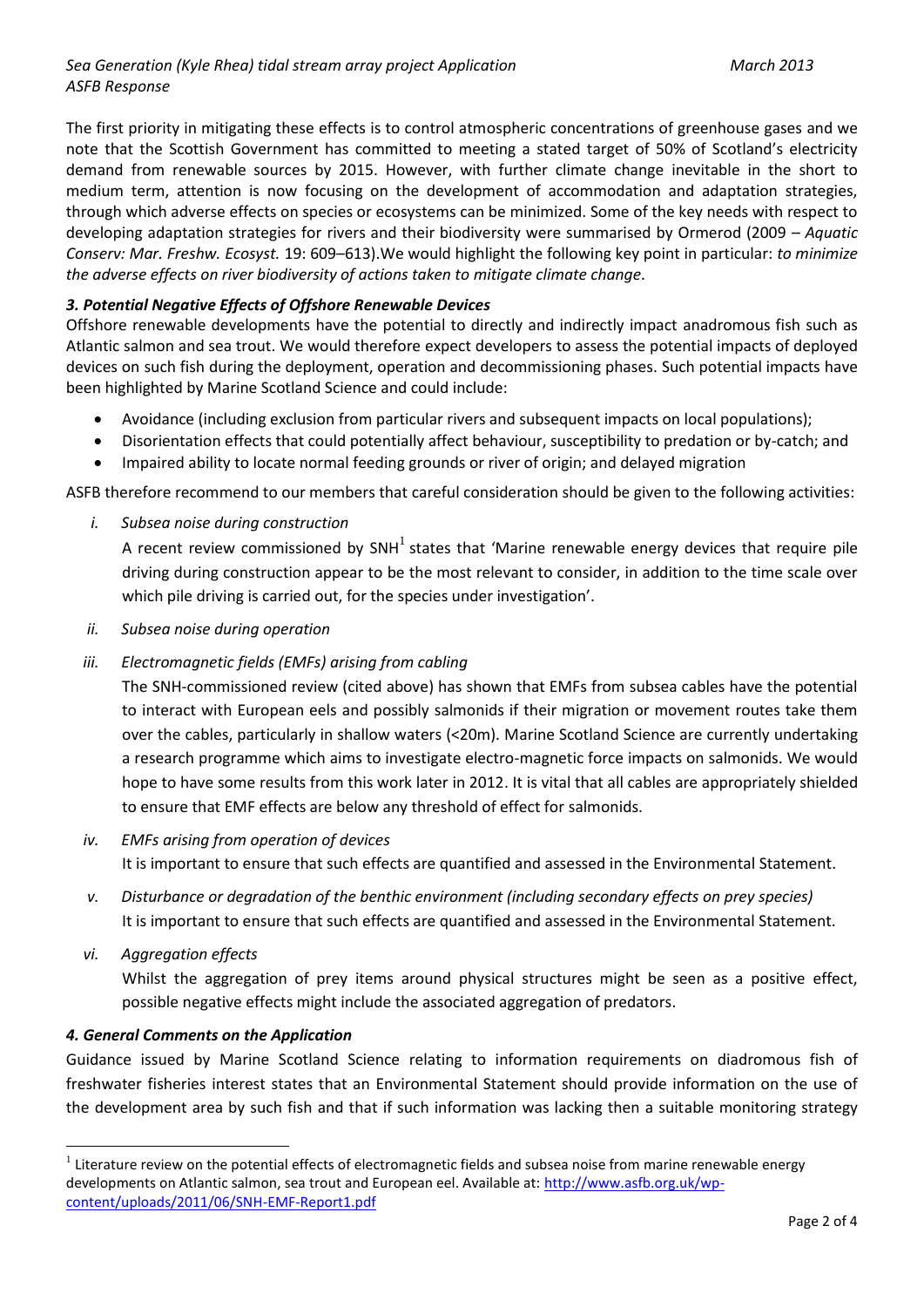should be devised. Indeed, Marine Scotland Science regard the monitoring undertaken at existing offshore developments such as Robin Rigg as being inadequate. We believe that the lack of meaningful monitoring in the present proposal is extremely disappointing and completely inadequate. We would emphasise that any monitoring strategies must include pre-construction monitoring in order that baseline information on salmon and sea trout movement, abundance, swimming depth, feeding behaviour etc. can be collected.

As with other applications for offshore renewable energy, the Rochdale Envelope approach is set out in the application. It must be emphasised that this approach makes it extremely difficult for stakeholders to assess the potential environmental risk as there is little detailed information on: the likely size of the scheme; the type of devices to be deployed; and the degree of confidence attached to the assessment of impacts. Our comments must therefore be viewed on that basis.

## *Suspended Sediments*

Given the risks associated with the increased sediment concentrations it is suggested that sensitive operations should be avoided during the annual smolt migration period. This would have the additional benefit of avoiding the migration period of returning early-running adult salmon which themselves have high value.

#### *Electromagentic fields*

We are aware that Marine Scotland Science are currently undertaking a research programme which aims to investigate electro-magnetic force impacts on salmonids. Until this work is completed, we are unable to assess the relative magnitude of this impact, or relate any potential EMFs arising from the proposed development to those magnetic fields likely to initiate a behavioural response in salmonids. Having for responded to a number of proposed offshore developments it is clear that there is not a consensus between developers as to the appropriate depth to which cables should be buried. We believe that burial depth of cables should be based on research, but in the absence of definitive data we believe that **all** cables should be buried to a **minimum** depth of 1.5m, for **all** offshore renewable developments. Where cable burial is not possible due to hard substrates etc. we believe that all cables should be shielded to an equivalent depth by placing a suitable substrate on top of the cable or by some other means.

There is a clear need to assess the swimming depths of salmon and sea trout transiting the area of the wind farm in relation to the effects of EMFs from cabling. We note that the SALSEA project has shown that Atlantic salmon are capable of diving to considerable depths. In addition, Malcolm et al (2010) concluded based on research undertaken to date (Jakupsstovu, 1986; Holm et al, 2005; Starlaugsson, 1995) that in general terms salmon spend most of the time close to the surface although dives to greater depths of up to 280m have often been observed. Dives do not appear restricted to offshore areas, persisting late into the migration on the return to home waters. Early studies (Jakupsstovu, 1986) suggest an association between diving and feeding.

It is important to consider the foraging behaviour of sea trout, which we assume use the area in question. No information is presented as to the depths at which such fish forage. Sea trout are also more likely to be benthic feeders. Pemberton (1976) suggested a diel feeding pattern, with bottom feeding being greatest during the day and mid-water and surface feeding increasing between sunset and sunrise.

#### *Noise*

The assessment of noise impacts carries high uncertainty. It must be recognised that the significance of behavioural avoidance is dependent on the behaviour disrupted. For example, avoidance may be significant if it causes a migratory species to be held up or prevented from reaching areas of biological importance, e.g., spawning and feeding areas. We believe that the predicted area which salmon would avoid is significant and has the potential to at least delay smolt migration. As no information is available on smolt migration routes, we must assume that such a delay could, for example, make smolts more susceptible to predation. It must also be noted that salmonid smolts are physiologically stressed in adapting to the environmental challenge of movement between freshwater and seawater. Simultaneous challenge from noise, EMFs etc. during this transition will constitute a significant additional stressor. Stress leads to increased plasma levels of the stress hormone cortisol. Corticosteroids cause a range of secondary effects, including hydromineral imbalance and changes in